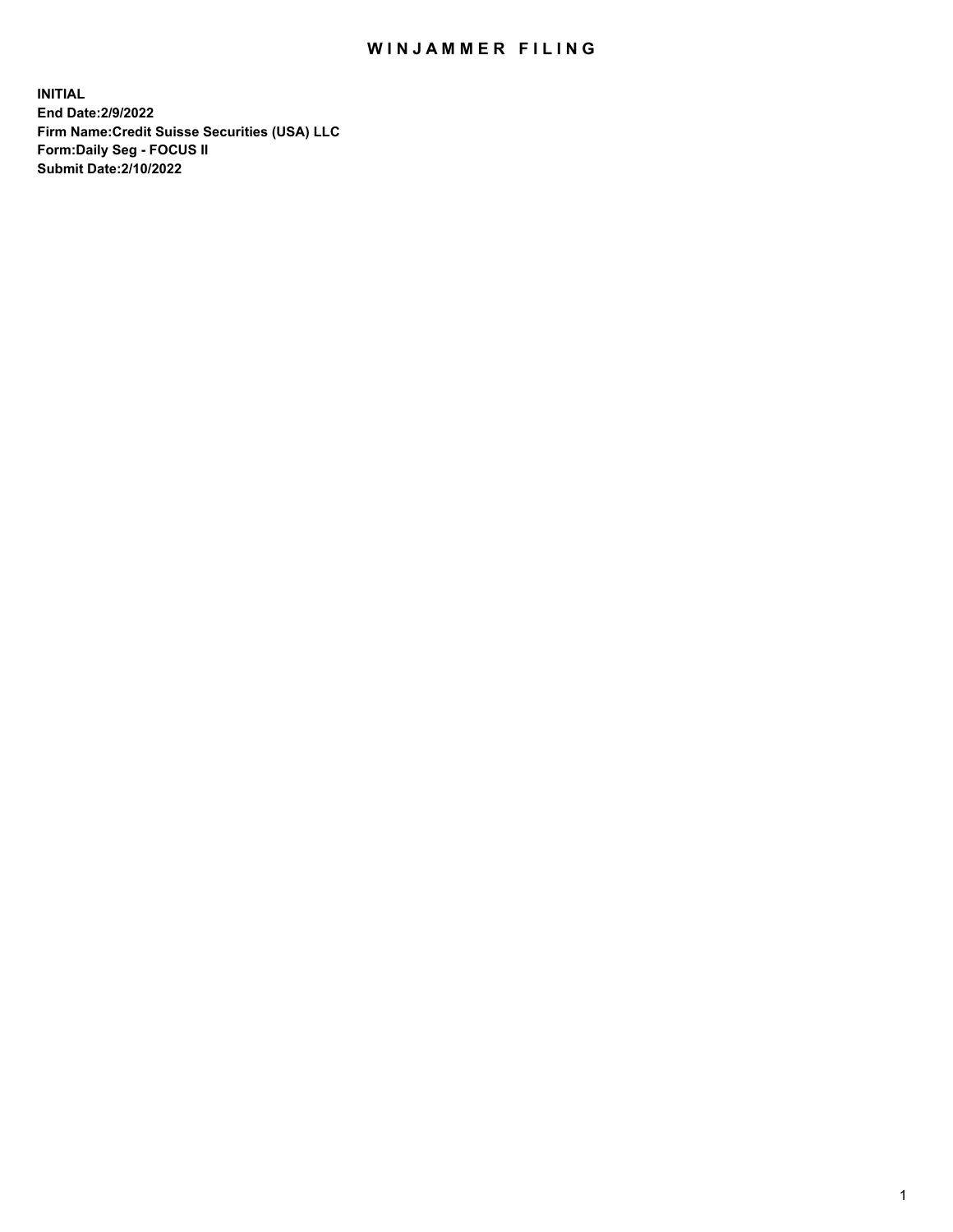**INITIAL End Date:2/9/2022** 

# **Firm Name:Credit Suisse Securities (USA) LLC Form:Daily Seg - FOCUS II Submit Date:2/10/2022**

#### **Daily Segregation - Cover Page**

| Name of Company                                                                   | <b>Credit Suisse Securities (USA)</b><br><b>LLC</b> |
|-----------------------------------------------------------------------------------|-----------------------------------------------------|
| <b>Contact Name</b>                                                               | <b>Alexander Baptiste</b>                           |
| <b>Contact Phone Number</b>                                                       | 919-994-6223                                        |
| <b>Contact Email Address</b>                                                      | alexander.baptiste@credit-suiss<br>e.com            |
| FCM's Customer Segregated Funds Residual Interest Target (choose one):            |                                                     |
| a. Minimum dollar amount: ; or                                                    |                                                     |
| b. Minimum percentage of customer segregated funds required:% ; or                | $\frac{0}{5}$                                       |
| c. Dollar amount range between: and; or                                           | 0 <sub>0</sub>                                      |
| d. Percentage range of customer segregated funds required between:% and%.         | 0 <sub>0</sub>                                      |
| FCM's Customer Secured Amount Funds Residual Interest Target (choose one):        |                                                     |
| a. Minimum dollar amount: ; or                                                    | $\frac{0}{5}$                                       |
| b. Minimum percentage of customer secured funds required:% ; or                   |                                                     |
| c. Dollar amount range between: and; or                                           | 0 <sub>0</sub>                                      |
| d. Percentage range of customer secured funds required between:% and%.            | 0 <sub>0</sub>                                      |
| FCM's Cleared Swaps Customer Collateral Residual Interest Target (choose one):    |                                                     |
| a. Minimum dollar amount: ; or                                                    | $\frac{0}{5}$                                       |
| b. Minimum percentage of cleared swaps customer collateral required:% ; or        |                                                     |
| c. Dollar amount range between: and; or                                           | 0 <sub>0</sub>                                      |
| d. Percentage range of cleared swaps customer collateral required between:% and%. | 0 <sub>0</sub>                                      |

Attach supporting documents CH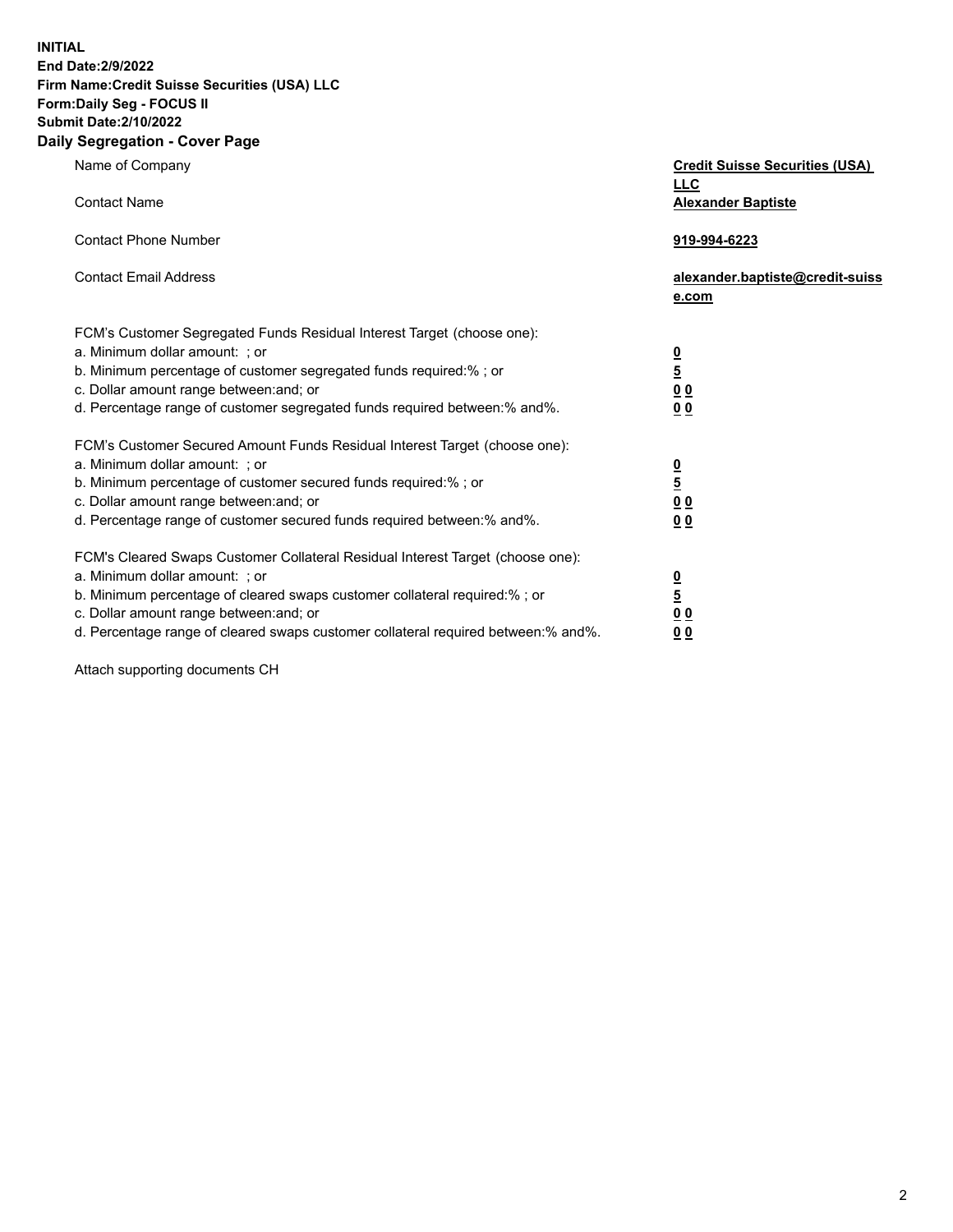## **INITIAL End Date:2/9/2022 Firm Name:Credit Suisse Securities (USA) LLC Form:Daily Seg - FOCUS II Submit Date:2/10/2022**

## **Daily Segregation - Secured Amounts**

|     | Foreign Futures and Foreign Options Secured Amounts                                               |                                    |
|-----|---------------------------------------------------------------------------------------------------|------------------------------------|
|     | Amount required to be set aside pursuant to law, rule or regulation of a foreign                  | $0$ [7305]                         |
|     | government or a rule of a self-regulatory organization authorized thereunder                      |                                    |
| 1.  | Net ledger balance - Foreign Futures and Foreign Option Trading - All Customers                   |                                    |
|     | A. Cash                                                                                           | 4,118,562,187 [7315]               |
|     | B. Securities (at market)                                                                         | 785,890,869 [7317]                 |
| 2.  | Net unrealized profit (loss) in open futures contracts traded on a foreign board of trade         | $-1,834,871,297$ [7325]            |
| 3.  | Exchange traded options                                                                           |                                    |
|     | a. Market value of open option contracts purchased on a foreign board of trade                    | 8,943,305 [7335]                   |
|     | b. Market value of open contracts granted (sold) on a foreign board of trade                      | 4,516,028 [7337]                   |
| 4.  | Net equity (deficit) (add lines 1. 2. and 3.)                                                     | 3,074,009,036 [7345]               |
| 5.  | Account liquidating to a deficit and account with a debit balances - gross amount                 | 57,258,334 [7351]                  |
|     | Less: amount offset by customer owned securities                                                  | -52,348,224 [7352]4,910,110 [7354] |
| 6.  | Amount required to be set aside as the secured amount - Net Liquidating Equity                    | 3,078,919,146 [7355]               |
|     | Method (add lines 4 and 5)                                                                        |                                    |
| 7.  | Greater of amount required to be set aside pursuant to foreign jurisdiction (above) or line<br>6. | 3,078,919,146 [7360]               |
|     | FUNDS DEPOSITED IN SEPARATE REGULATION 30.7 ACCOUNTS                                              |                                    |
| 1.  | Cash in banks                                                                                     |                                    |
|     | A. Banks located in the United States                                                             | 60,458,967 [7500]                  |
|     | B. Other banks qualified under Regulation 30.7                                                    | 493,840,183 [7520]554,299,150      |
|     |                                                                                                   | [7530]                             |
| 2.  | <b>Securities</b>                                                                                 |                                    |
|     | A. In safekeeping with banks located in the United States                                         | 785,890,869 [7540]                 |
|     | B. In safekeeping with other banks qualified under Regulation 30.7                                | 0 [7560] 785,890,869 [7570]        |
| 3.  | Equities with registered futures commission merchants                                             |                                    |
|     | A. Cash                                                                                           | $0$ [7580]                         |
|     | <b>B.</b> Securities                                                                              | $0$ [7590]                         |
|     | C. Unrealized gain (loss) on open futures contracts                                               | $0$ [7600]                         |
|     | D. Value of long option contracts                                                                 | $0$ [7610]                         |
|     | E. Value of short option contracts                                                                | 0 [7615]0 [7620]                   |
| 4.  | Amounts held by clearing organizations of foreign boards of trade                                 |                                    |
|     | A. Cash                                                                                           | $0$ [7640]                         |
|     | <b>B.</b> Securities                                                                              | $0$ [7650]                         |
|     | C. Amount due to (from) clearing organization - daily variation                                   | $0$ [7660]                         |
|     | D. Value of long option contracts                                                                 | $0$ [7670]                         |
|     | E. Value of short option contracts                                                                | 0 [7675]0 [7680]                   |
| 5.  | Amounts held by members of foreign boards of trade                                                |                                    |
|     | A. Cash                                                                                           | 4,948,794,150 [7700]               |
|     | <b>B.</b> Securities                                                                              | $0$ [7710]                         |
|     | C. Unrealized gain (loss) on open futures contracts                                               | $-1,933,668,306$ [7720]            |
|     | D. Value of long option contracts                                                                 | 8,943,305 [7730]                   |
|     | E. Value of short option contracts                                                                | 4,516,028 [7735]3,019,553,121      |
|     |                                                                                                   | [7740]                             |
| 6.  | Amounts with other depositories designated by a foreign board of trade                            | $0$ [7760]                         |
| 7.  | Segregated funds on hand                                                                          | $0$ [7765]                         |
| 8.  | Total funds in separate section 30.7 accounts                                                     | 4,359,743,140 [7770]               |
| 9.  | Excess (deficiency) Set Aside for Secured Amount (subtract line 7 Secured Statement               | 1,280,823,994 [7380]               |
|     | Page 1 from Line 8)                                                                               |                                    |
| 10. | Management Target Amount for Excess funds in separate section 30.7 accounts                       | 153,945,957 [7780]                 |
| 11. | Excess (deficiency) funds in separate 30.7 accounts over (under) Management Target                | 1,126,878,037 [7785]               |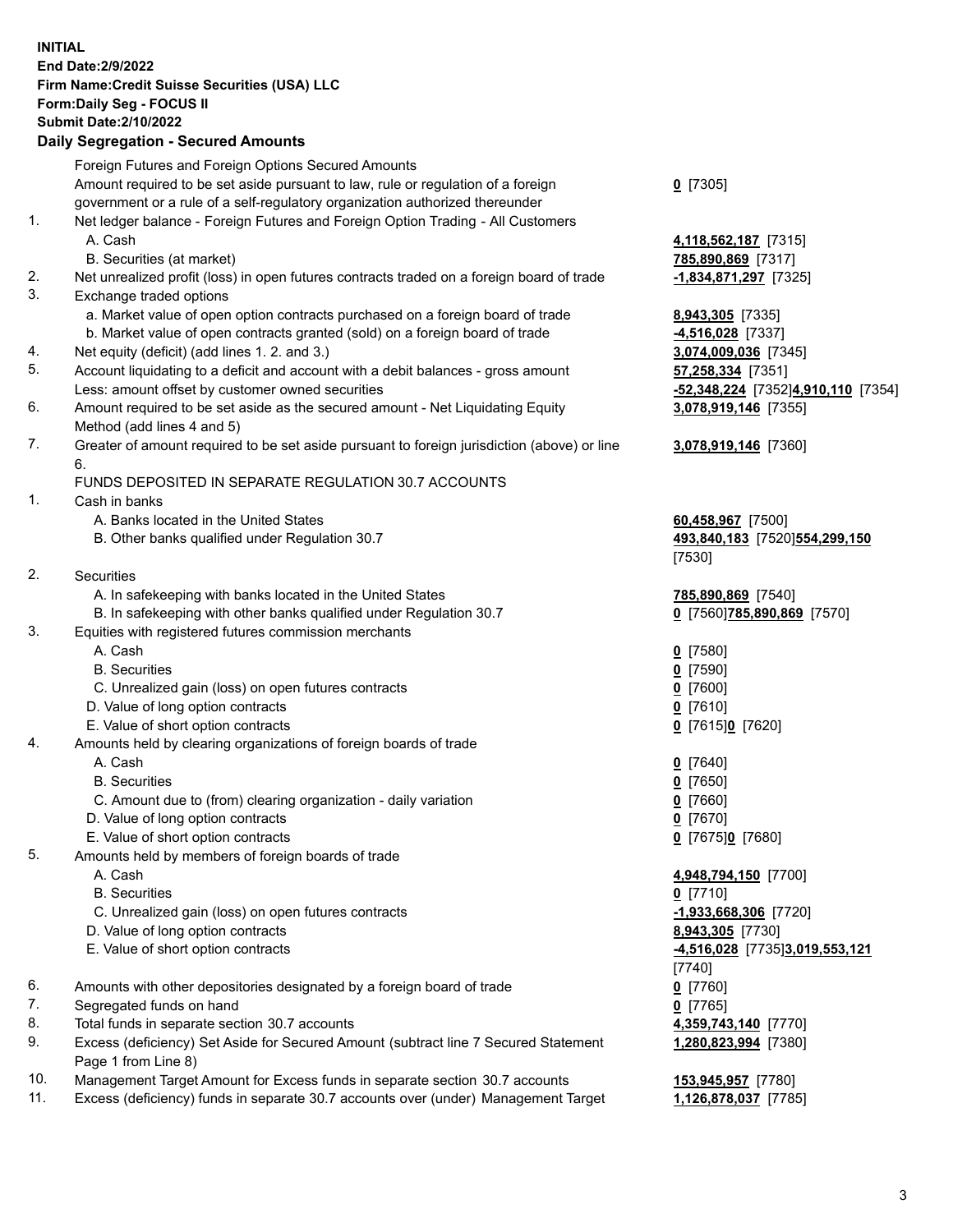| <b>INITIAL</b> |                                                                                            |                                  |  |  |  |  |
|----------------|--------------------------------------------------------------------------------------------|----------------------------------|--|--|--|--|
|                | End Date: 2/9/2022                                                                         |                                  |  |  |  |  |
|                | Firm Name: Credit Suisse Securities (USA) LLC                                              |                                  |  |  |  |  |
|                | Form: Daily Seg - FOCUS II                                                                 |                                  |  |  |  |  |
|                | <b>Submit Date: 2/10/2022</b>                                                              |                                  |  |  |  |  |
|                | Daily Segregation - Segregation Statement                                                  |                                  |  |  |  |  |
|                | SEGREGATION REQUIREMENTS(Section 4d(2) of the CEAct)                                       |                                  |  |  |  |  |
| 1.             | Net ledger balance                                                                         |                                  |  |  |  |  |
|                | A. Cash                                                                                    | 1,619,795,163 [7010]             |  |  |  |  |
|                | B. Securities (at market)                                                                  | 785,942,303 [7020]               |  |  |  |  |
| 2.             | Net unrealized profit (loss) in open futures contracts traded on a contract market         | -160,699,572 [7030]              |  |  |  |  |
| 3.             | Exchange traded options                                                                    |                                  |  |  |  |  |
|                | A. Add market value of open option contracts purchased on a contract market                | 101,521,288 [7032]               |  |  |  |  |
|                | B. Deduct market value of open option contracts granted (sold) on a contract market        | -74,636,171 [7033]               |  |  |  |  |
| 4.             | Net equity (deficit) (add lines 1, 2 and 3)                                                | 2,271,923,011 [7040]             |  |  |  |  |
| 5.             | Accounts liquidating to a deficit and accounts with                                        |                                  |  |  |  |  |
|                | debit balances - gross amount                                                              | 22,985,153 [7045]                |  |  |  |  |
|                | Less: amount offset by customer securities                                                 | -22,789,920 [7047]195,233 [7050] |  |  |  |  |
| 6.             | Amount required to be segregated (add lines 4 and 5)                                       | 2,272,118,244 [7060]             |  |  |  |  |
|                | FUNDS IN SEGREGATED ACCOUNTS                                                               |                                  |  |  |  |  |
| 7.             | Deposited in segregated funds bank accounts                                                |                                  |  |  |  |  |
|                | A. Cash                                                                                    | 430,763,790 [7070]               |  |  |  |  |
|                | B. Securities representing investments of customers' funds (at market)                     | $0$ [7080]                       |  |  |  |  |
|                | C. Securities held for particular customers or option customers in lieu of cash (at        | 633,380,601 [7090]               |  |  |  |  |
|                | market)                                                                                    |                                  |  |  |  |  |
| 8.             | Margins on deposit with derivatives clearing organizations of contract markets             |                                  |  |  |  |  |
|                | A. Cash                                                                                    | 1,222,132,107 [7100]             |  |  |  |  |
|                | B. Securities representing investments of customers' funds (at market)                     | $0$ [7110]                       |  |  |  |  |
|                | C. Securities held for particular customers or option customers in lieu of cash (at        | 152,561,702 [7120]               |  |  |  |  |
| 9.             | market)<br>Net settlement from (to) derivatives clearing organizations of contract markets |                                  |  |  |  |  |
| 10.            | Exchange traded options                                                                    | 6,577,780 [7130]                 |  |  |  |  |
|                | A. Value of open long option contracts                                                     | 101,521,288 [7132]               |  |  |  |  |
|                | B. Value of open short option contracts                                                    | -74,636,171 [7133]               |  |  |  |  |
| 11.            | Net equities with other FCMs                                                               |                                  |  |  |  |  |
|                | A. Net liquidating equity                                                                  | 160,643 [7140]                   |  |  |  |  |
|                | B. Securities representing investments of customers' funds (at market)                     | $0$ [7160]                       |  |  |  |  |
|                | C. Securities held for particular customers or option customers in lieu of cash (at        | $0$ [7170]                       |  |  |  |  |
|                | market)                                                                                    |                                  |  |  |  |  |
| 12.            | Segregated funds on hand                                                                   | $0$ [7150]                       |  |  |  |  |
| 13.            | Total amount in segregation (add lines 7 through 12)                                       | 2,472,461,740 [7180]             |  |  |  |  |
| 14.            | Excess (deficiency) funds in segregation (subtract line 6 from line 13)                    | 200,343,496 [7190]               |  |  |  |  |
| 15.            | Management Target Amount for Excess funds in segregation                                   | 113,605,912 [7194]               |  |  |  |  |
| 16.            | Excess (deficiency) funds in segregation over (under) Management Target Amount             | 86,737,584 [7198]                |  |  |  |  |
|                | <b>Excess</b>                                                                              |                                  |  |  |  |  |